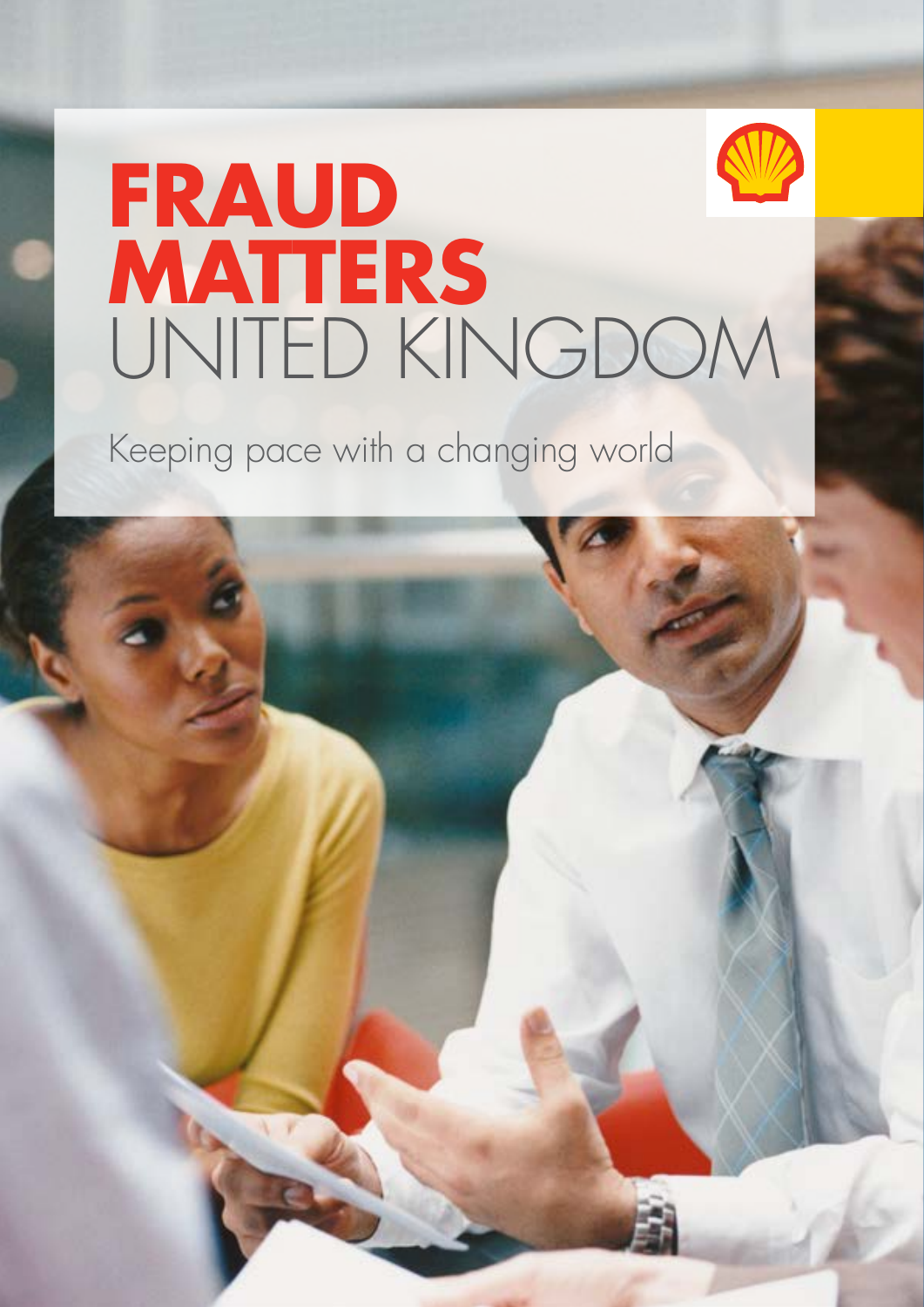## **Tightening fraud protection**

Cashless payments are on the rise. According to CapGemini's World Payments Report, there were around 366 billion worldwide cashless transactions made in 2013. Fuel card usage in the commercial road transport sector is also on the rise. In 2014, Shell fuel cards were used to make around 260 million transactions worldwide. With greater use, however, comes greater abuse, especially as fuel is one of the world's most valuable commodities.

This presentation offers a view into the fraud management practices of fleet managers and drivers in the United Kingdom. In particular it reveals insights into:

- **How big an issue fraud currently is for the** fleet industry
- **The most costly and frequent fraudulent** behaviors
- **The most significant barriers to monitoring and** detecting fraud more effectively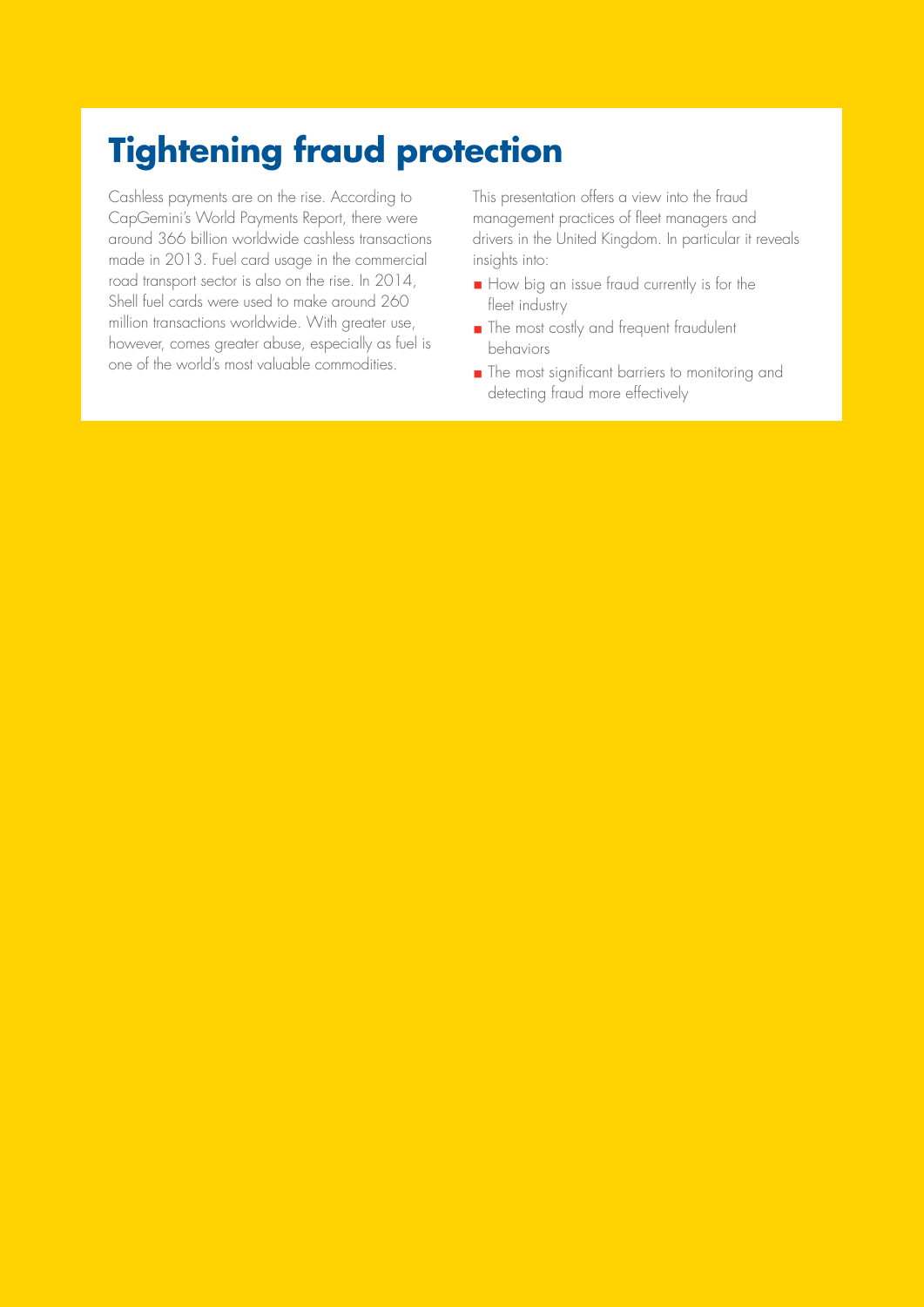#### **Fraud is currently perceived as an issue that significantly impacts the fleet industry Q21.** How big an issue do you think fraud related to fuel and fuel cards in your industry is? **Base:** All Fleet Managers – 110; All Drivers - 50. of UK **fleet managers** think **AUD** relating to fuel and fuel cards is **A BIG ISSUE 2/3** consider it an issue at all **65% 24% 34% 38% 28% A big issue A small issue Not an issue at all 1/3** of **UK fleet drivers** agree  **but 3 in10**

**Market comment:** Research carried out last year by Fleet News confirmed that 64% of fleets have been the victim of fuel theft or fuel fraud, yet this figure only relates to those who actually know that fraud is taking place in their fleet. Many more remain in the dark but fuel related fraud and fuel card crime have risen sharply in recent years. **Source:** Fleet News

#### **48% But tighter focus on fraud represents a big financial opportunity**

**Fleet managers recognize if they managed fraud prevention and detection more tightly they could generate significant cost savings.**

**Q34.** If the barriers mentioned above were alleviated, how much do you believe you could reduce the overall amount you spend on fuel annually by? **Base:** All Fleet Managers – 110.



**Market comment:** Reducing fleet costs is a constant, never-ending struggle for all fleet managers. Many are in fact given a specific percentage reduction goal in annual fleet costs and they must determine how they will achieve this. As a result, fleets are adopting a multi-pronged approach to cost cutting. This includes seeking ways to increase driver awareness of cost savings opportunities but also becoming more vigilant looking for potential instances of fuel card misuse and fraud.

**Source:** http://www.automotive-fleet.com/article/story/2014/10/the-state-of-the-commercial-fleet-industry.aspx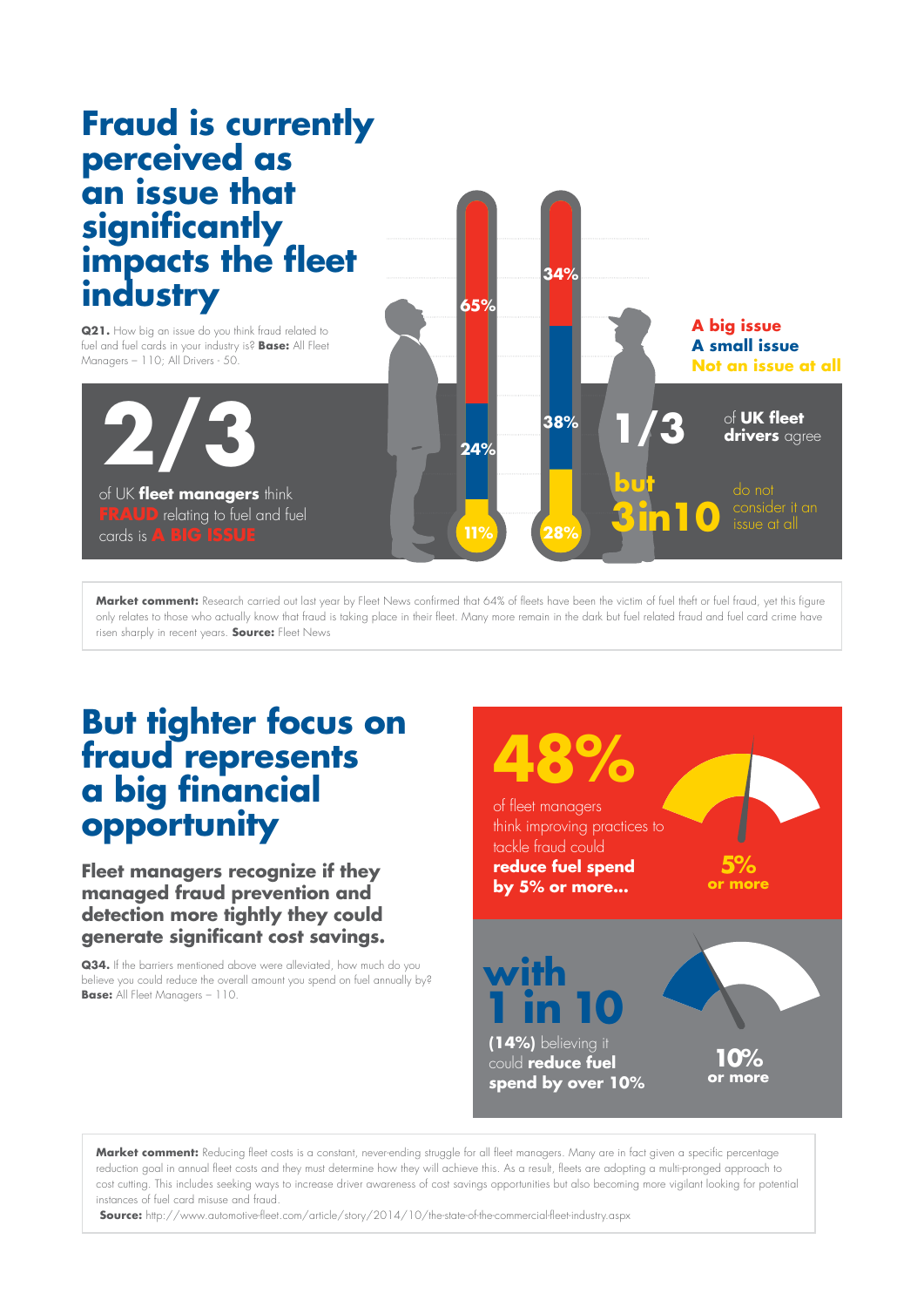

**Q27.** To the best of your knowledge, what percentage of drivers do you think conduct fraudulent activity? **Base:** All Fleet Managers – 110 //

# **Both fleet managers**



**Q26.** Have you ever seen another driver act in a fraudulent manner (e.g. performing any of the behaviours outlined in the previous question), whilst in a professional capacity? **Base:** All Drivers - 50

**Market comment:** A Shell survey amongst fleet managers last year recognised that fraud prevention systems were one of a handful of key measures to cutting fleet management costs because fraud is commonplace. Of those surveyed, 58% cited fuel card information management systems and route planners as the key to cutting costs in addition to fuel economy formula fuels (37%), telematics systems (32%) and fraud prevention systems (32%): http://www.transportengineer.org.uk/transport-engineer-features/fuel-for-thought/60997#sthash.pIglbBEi.dpuf

### **And both consider siphoning fuel to be the most costly and frequent activity**

|                                                                               | <b>OCCURS FREQUENTLY</b> |                | <b>COSTS THE MOST MONEY</b> |                |
|-------------------------------------------------------------------------------|--------------------------|----------------|-----------------------------|----------------|
|                                                                               | <b>Fleet Managers</b>    | <b>Drivers</b> | <b>Fleet Managers</b>       | <b>Drivers</b> |
| <b>Drivers siphoning fuel</b>                                                 | 34%                      | 12%            | 19%                         | 10%            |
| Drivers paying for fuel with cash to hide the<br>purchase of additional items | 3.5%                     | 10%            | 6%                          | O%             |
| Card cloning                                                                  | 33%                      | 12%            | 5%                          | 14%            |
| Negligent behaviour of drivers                                                | 29%                      | 12%            | 3%                          | 6%             |
| Abuse of genuine card done by drivers                                         | 26%                      | 12%            | 3%                          | 12%            |
| External cybercrime                                                           | 26%                      | 4%             | 11%                         | $O\%$          |
| Cards & PIN intercepted via post                                              | 2.5%                     | 8%             | 2%                          | 2%             |
| Account hacking                                                               | 23%                      | 8%             | 18%                         | 8%             |

**Q23.** How often do you think each of the following behaviours occur in your industry? [NET Very/somewhat frequently]; **Q24.** And which of the following behaviours do you think costs the fleet industry the most money? // **Base:** All Fleet Managers – 110; All Drivers – 50.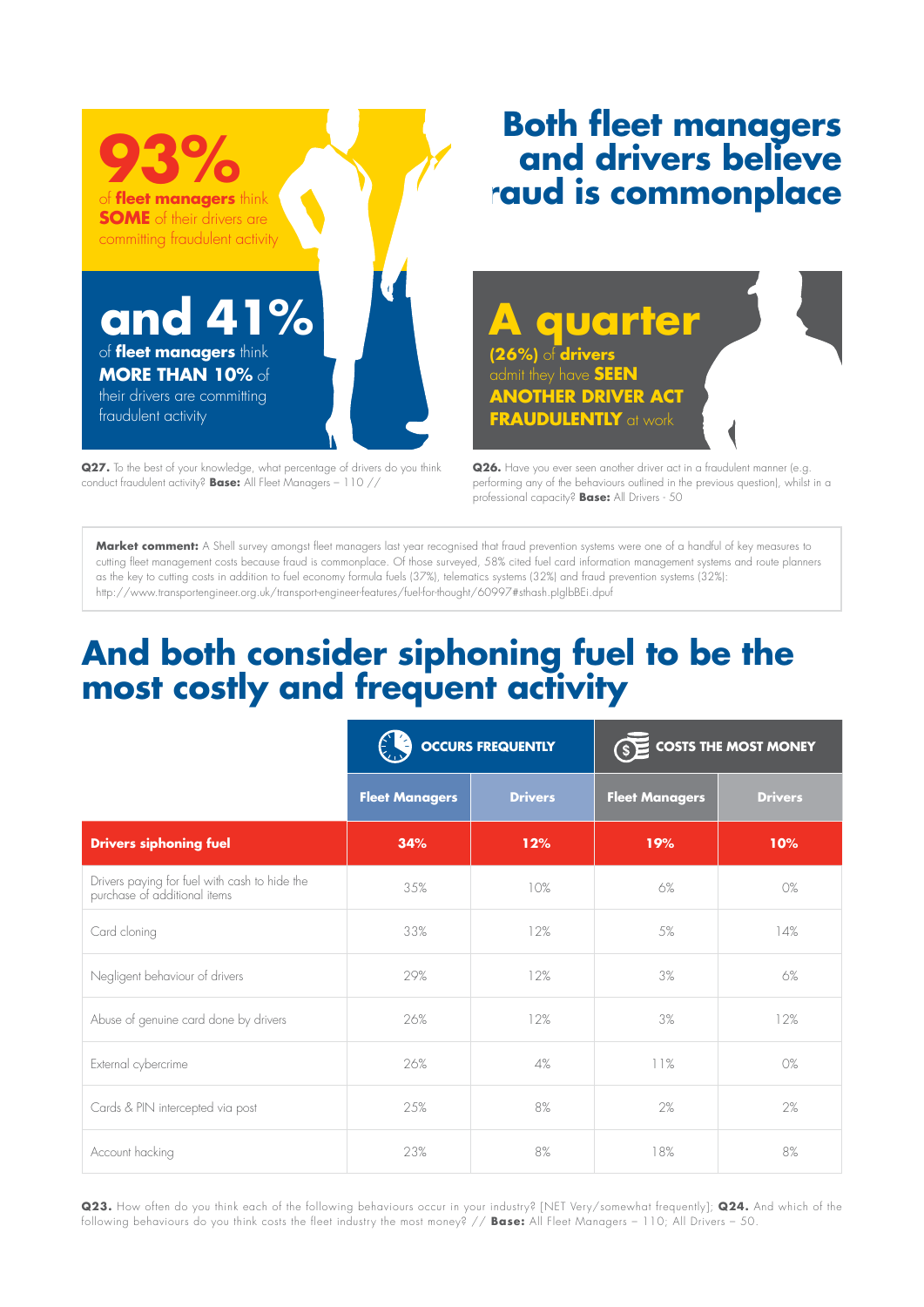#### **Low levels of driver knowledge and lack of time are the biggest barriers to overcoming fraud**

#### **The barriers that prevent fleet managers improving how effectively they detect fraud**

**Q33.** Which of the below do you think currently stand in the way of improving how effectively you can detect fraud? // **Base:** All Fleet Managers – 110



**Market comment:** Lack of driver awareness and education tops the table but there are some straightforward steps that can be taken such as telling drivers to fill up at sites with CCTV which acts as a deterrent to fraud and taking the security of the PIN code just as seriously as for personal bank cards **Source:** http://www.europeanceo.com/business-and-management/shell-fights-to-eradicate-fuel-card-payment-fraud

#### **Not enough fleet managers are proactively using tools or processes to help monitor fraudulent activity more effectively.**

**Q7.** What are you currently doing to inform your fleet drivers about fuel efficient driving behaviours? // **Base:** All Fleet Managers – 110.





#### **Significant knowledge gap between fleet managers and drivers**

When it comes to fraud, there is a significant knowledge gap between fleet managers and drivers.The majority (61%) of fleet managers say they feel informed about the latest developments, but only 3/10 (30%) drivers feel the same. This indicates that fleet managers are not sharing their knowledge with drivers.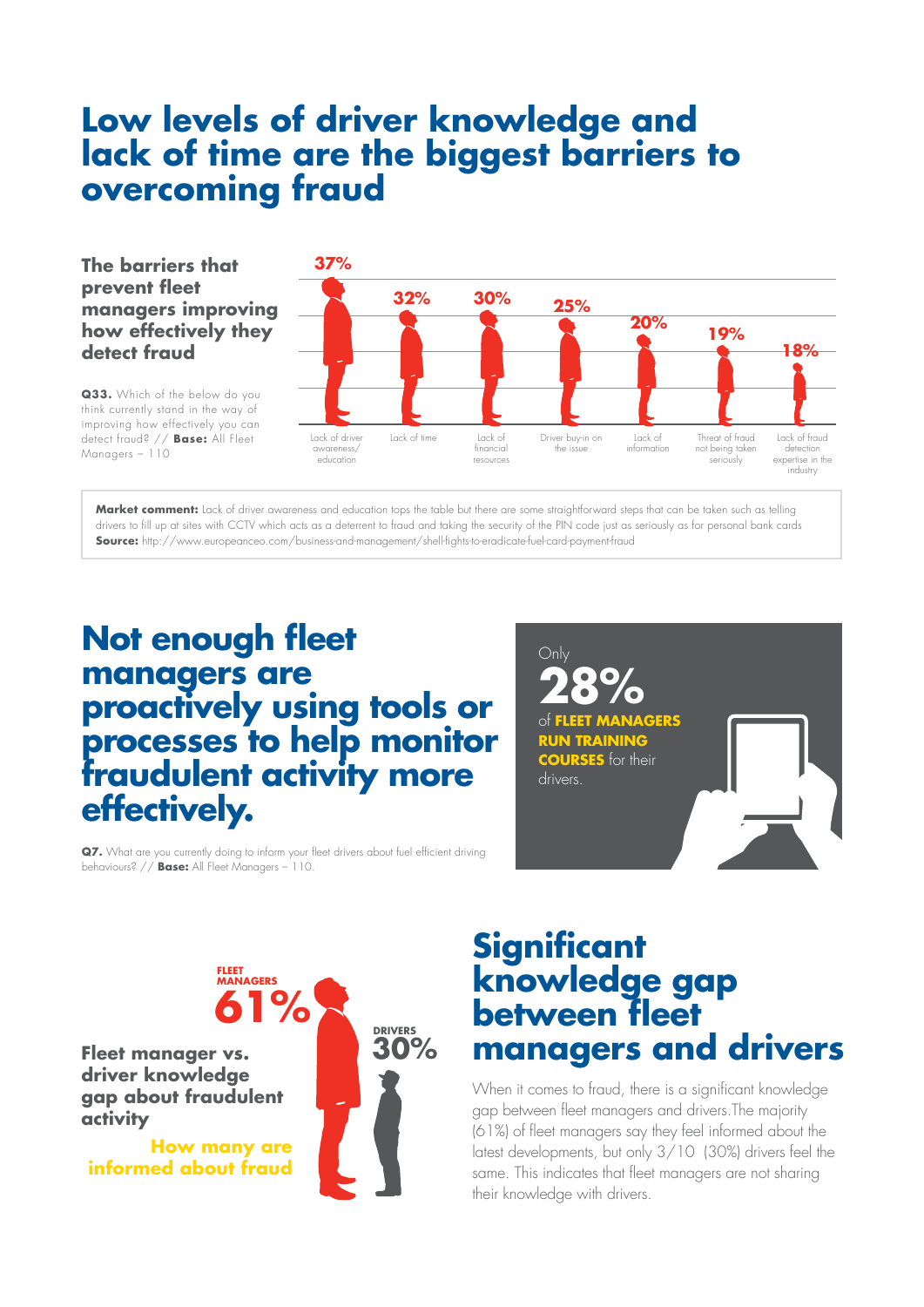#### **Meaning drivers consider some behaviours acceptable**

**Q32.** How informed would you say you feel about the latest developments on fraudulent activity within your industry? // **Base:** All Fleet Managers and Drivers – 160 **Q25.** In your opinion, which of the following would you consider as acceptable behaviour as part of your job?; **Q20.** Which of the below would you consider to be fraudulent behaviour? [% Not selected] // **Base:** All Drivers - 50

One of the consequences of the need for more education about what constitutes fraud, is that many drivers currently consider some fraudulent behaviours to be acceptable practices, most notably siphoning fuel.

**drivers** think that **SIPHONING FUEL**  constitutes acceptable behaviour **1in10**



## **The Shell fraud management solution**

#### **How can Shell help you combat fraud?**



PIN protected cards which allow secure transactions



Onsite cameras in the UK



Only UK fuel card provider with a dedicated team of experts constantly reviewing transactions



24/7 real-time fraud alerts, card blocking, secure invoicing, filtering 260m transactions a year